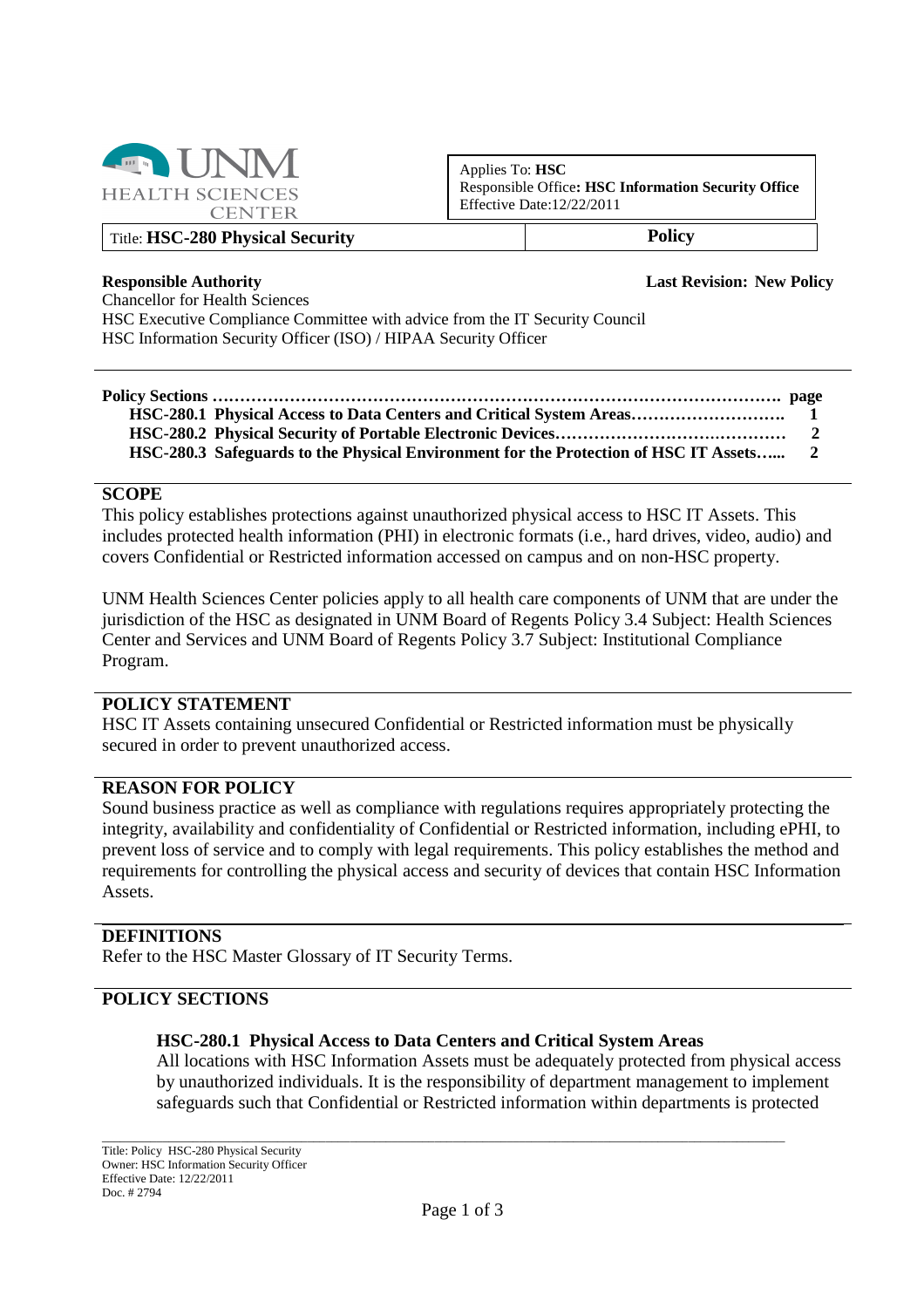from physical access by unauthorized individuals. Additionally, environmental safeguards will be in place to protect the confidentiality, integrity and availability of information as commensurate with data criticality and risk assessment.

HSC Components are responsible for maintaining Physical Facility Security Plans for Data Centers and Critical System Areas. This Physical Facility Security Plan ensures that Confidential or Restricted information in any format (e.g., tapes, radiography, video or text on flash or optical media, etc.) that is housed in a Data Center or Critical System Area location meets business, legal and regulatory requirements for physical security. Business process owners will provide the CIO a list of Data Centers and Critical System Areas for space they control. A copy of each Physical Facility Security Plan will be provided to the HSC ISO for review and inclusion into an official Master List of Data Centers and Critical System Areas for the HSC. Final approval for Data Centers and Critical System Areas rests with the appropriate CIO or equivalent.

N.B. Workforce members, including but not limited to vendors and contractors, must physically secure information assets off campus to the same degree that information assets are secured on campus.

Individuals are responsible for securing physical access to devices containing Confidential or Restricted information maintained at a non-HSC location or on non-HSC owned equipment.

# **HSC-280.2 Physical Security of Portable Electronic Devices**

Portable electronic devices used to create, access, store or transmit Confidential or Restricted information will be subject to special requirements (including but not limited to HSC mobile device security standards and other department-specific requirements) designed to minimize the risk of inappropriate disclosure of ePHI through theft or accidental loss.

# **HSC-280.3 Safeguards to the Physical Environment for the Protection of HSC IT Assets**

In areas where the public may enter or where access or viewing of Confidential or Restricted data may occur, reasonable adjustments to the physical environment to reduce or prevent unauthorized access or viewing must be in place. Other controls, such as screensavers and timeouts, may be necessary to ensure that the inappropriate access or viewing of the display screen of any computing device that creates, accesses, stores or transmits Confidential or Restricted information is minimized. Compliance is paramount in patient areas, researchsubject areas, employee and student records areas or when accessing information from public areas.

# **PROCEDURES**

Procedure HSC-280 PR.1 Physical Facility Security Plan for HSC Data Centers and Critical System Areas

Procedure HSC-280 PR.2 Safeguarding Work Areas

\_\_\_\_\_\_\_\_\_\_\_\_\_\_\_\_\_\_\_\_\_\_\_\_\_\_\_\_\_\_\_\_\_\_\_\_\_\_\_\_\_\_\_\_\_\_\_\_\_\_\_\_\_\_\_\_\_\_\_\_\_\_\_\_\_\_\_\_\_\_\_\_\_\_\_\_\_\_\_\_\_\_\_\_\_\_\_\_\_\_\_\_\_\_\_\_\_\_\_\_\_\_\_\_\_\_\_\_\_\_\_\_\_